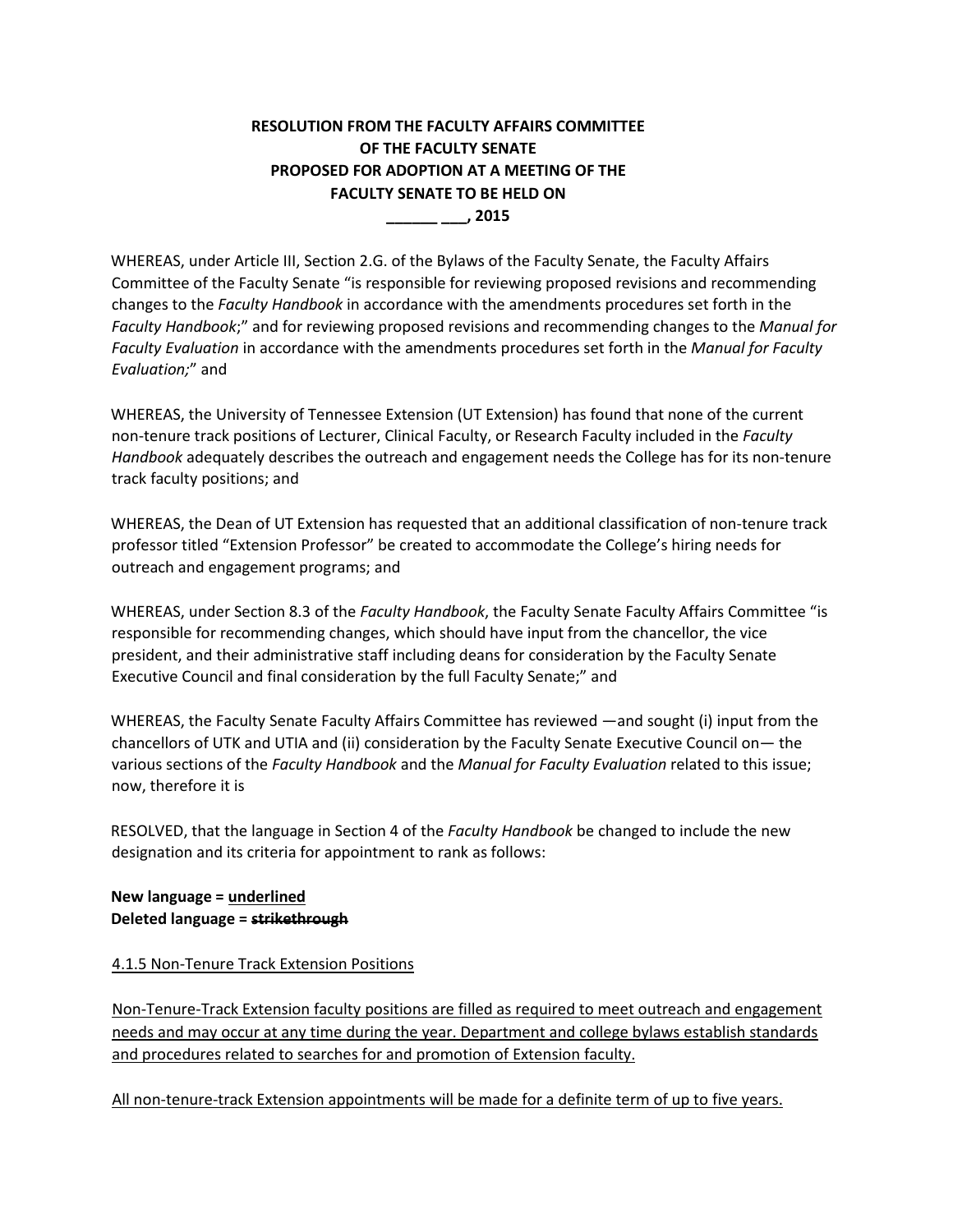The following ranks or titles may be assigned to non-tenure-track Extension faculty: Extension assistant professor, Extension associate professor, Extension professor, adjunct Extension faculty and visiting Extension faculty.

4.2.5 Non-Tenure-Track Extension Faculty

Non-Tenure-Track Extension faculty are hired for specific outreach and engagement assignments. They generally are not expected to conduct research or engage in for-credit, classroom teaching as a condition of their employment.

Extension assistant professor: This rank is for those who have completed a doctoral degree or terminal degree appropriate to the field or who are licensed or certified to practice the profession where appropriate. Individuals holding such positions demonstrate an ability to initiate and implement outreach and engagement programs or projects, publish and obtain external funding.

Extension associate professor: This rank is for those who have completed a doctoral degree or terminal degree appropriate to the field and have demonstrated continuous improvement and contribution in Extension education supported through grants and contracts over a period of years. Extension associate professors have scholarly qualifications including publications and accomplishments consistent with those for appointment at the rank of associate professor. A departmentally designated group of faculty will review and evaluate promotions to this rank in accordance with departmental and college bylaws.

Extension professor: This rank is for those who have completed a doctoral degree or terminal degree appropriate to the field and have a record of outstanding outreach and engagement impacts with a strong record of publications as well as support by grants and contracts over a period of years. Extension professors have achieved national and/or international recognition in the discipline, and have documented accomplishments and qualifications consistent with the rank of professor. A departmentally designated group of faculty will review and evaluate promotions to this rank in accordance with departmental and college bylaws.

## 4.2.56 Adjunct Faculty

## 4.2.67 Visiting Faculty

## 4.2.78 Joint Faculty Appointments

### 4.3 Evaluation

As is the case for tenured and tenure-track faculty, the performance of all non-tenure-track faculty members will be evaluated annually, with a written record of the evaluation maintained in departmental and human resources files. The criteria for evaluating non-tenure-track faculty for purposes of hiring and retention must be adopted by a vote in accordance with departmental bylaws and made available to all faculty.

The annual performance review for retention should be based on the best practices guidelines for evaluating instruction, which are outlined in the *Manual for Faculty Evaluation* (probationary faculty